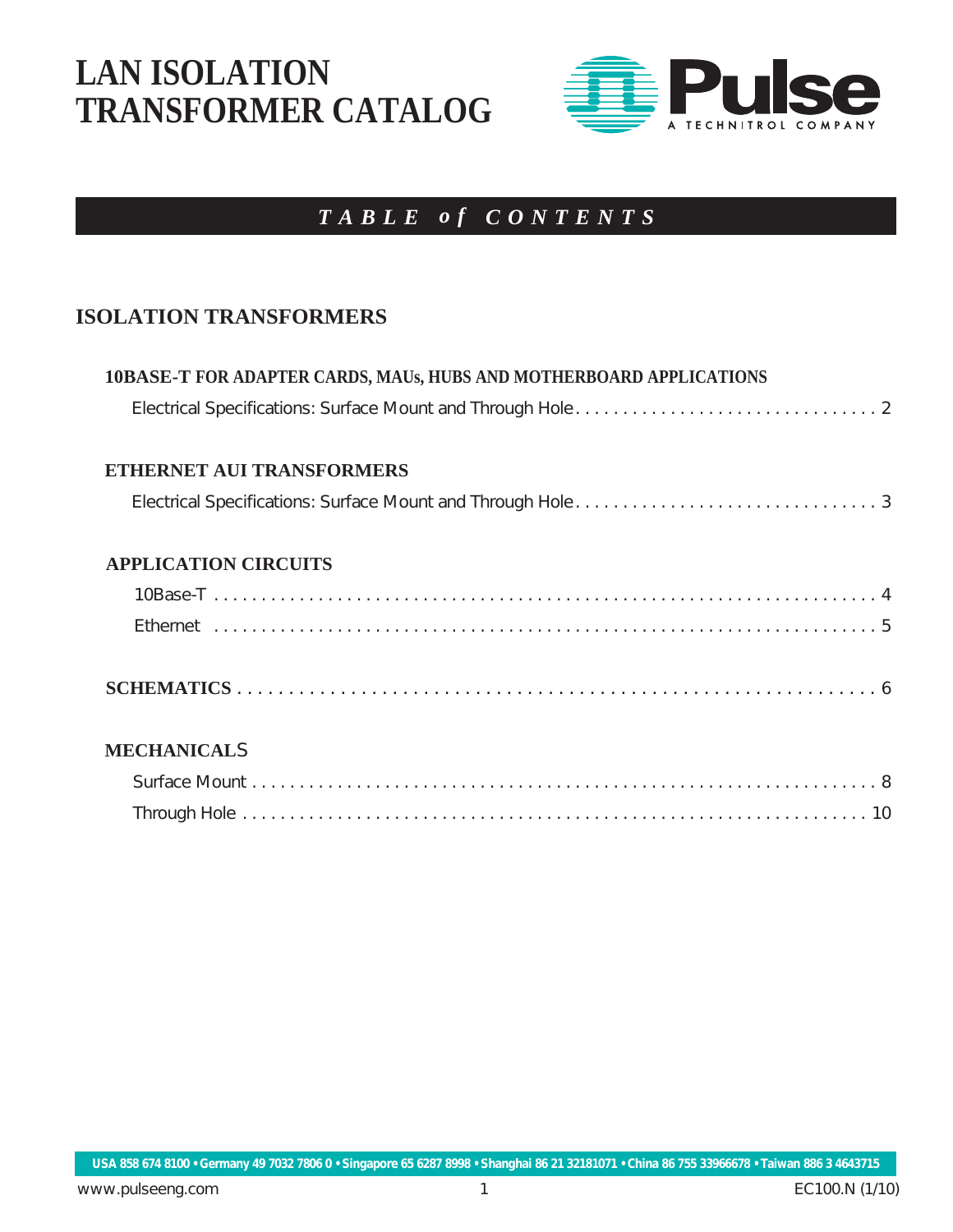### **ISOLATION TRANSFORMERS FOR 10BASE-T**

For Adapter Cards, MAUs, Hubs, and Motherboard Applications





- **Meets IEEE 802.3 specification**
- **Available with common mode chokes** for EMI suppression
- **Through hole, auto-insertable, 16-pin** DIP package

| Electrical Specifications @ $25^{\circ}$ C — Operating Temperature 0°C to 70°C |                                   |          |                                |                |                                       |                                                             |                                         |                              |                 |                 |                  |
|--------------------------------------------------------------------------------|-----------------------------------|----------|--------------------------------|----------------|---------------------------------------|-------------------------------------------------------------|-----------------------------------------|------------------------------|-----------------|-----------------|------------------|
| Part <sup>2</sup><br><b>Number</b>                                             | <b>Turns Ratio</b><br>$(\pm 5\%)$ |          | Primary<br><b>Pins</b>         | Common<br>Mode | <b>Sine Wave</b><br>Inductance<br>OCL | Interwinding<br>Capacitance<br>C <sub>WW</sub> <sup>1</sup> | Leakage<br>Inductance<br>L <sup>1</sup> | <b>DCR</b><br>$(\Omega$ MAX) | Hipot<br>(Vrms) | Schem.          | Mech             |
|                                                                                | Transmit                          | Receive  |                                | Choke          | (HHM)                                 | (pF MAX)                                                    | $(\mu H \text{ MAX})$                   |                              |                 |                 |                  |
| <b>SURFACE MOUNT<sup>2</sup></b>                                               |                                   |          |                                |                |                                       |                                                             |                                         |                              |                 |                 |                  |
| 23Z128SM                                                                       | 1CT:1.414CT                       | 1CT:1CT  | $6 - 8/1 - 3$                  |                | 200                                   | 15                                                          | 0.5                                     | 0.4                          | 2000            | T <sub>4</sub>  | SMT <sub>5</sub> |
| 23Z356SM                                                                       | 1CT:1.414CT                       | 1CT:1CT  | $6 - 8/1 - 3$                  |                | 200                                   | 12                                                          | 0.5                                     | 0.6                          | 2000            | T <sub>7</sub>  | SMT <sub>5</sub> |
| 23Z467SM                                                                       | 1CT:2CT                           | 1CT:1CT  | $6 - 8/1 - 3$                  | ✓              | 140                                   | 12                                                          | 0.2                                     | 0.6                          | 2000            | T7              | SMT <sub>5</sub> |
| E2023 <sup>4</sup>                                                             | 1CT: 2.5CT                        | 1CT: 1CT | $6 - 8/1 - 3$                  | ℐ              | 200                                   | 15                                                          | 0.5                                     | 0.4                          | 2000            | T <sub>10</sub> | SMT4             |
| E4001                                                                          | 1CT:2CT                           | 1CT:1CT  | $6 - 8/1 - 3$                  | ℐ              | 112                                   | 8                                                           | 0.3                                     | 0.8                          | 3000            | T <sub>5</sub>  | SMT4             |
| EX20243                                                                        | 1CT: 2.5CT                        | 1CT:1CT  | $6 - 8/1 - 3$                  | ✓              | 350                                   | 30                                                          | 0.8                                     | 0.6                          | 2000            | T <sub>10</sub> | SMT4             |
| PE-65454                                                                       | 1:1.414                           | 1:1      | $3 - 4/1 - 2$                  | —              | 140                                   | 12                                                          | 0.2                                     | 0.4                          | 2000            | T1              | SMT <sub>2</sub> |
| PE-65745                                                                       | 1CT: 1.414CT                      | 1CT:1CT  | $6 - 8/1 - 3$                  |                | 140                                   | 12                                                          | 0.2                                     | 0.3                          | 1500            | <b>T4</b>       | SMT4             |
| PE-68023                                                                       | 1CT:2CT                           | 1CT:1CT  | $1 - 3/6 - 8$                  |                | 200                                   | 12                                                          | 0.3                                     | 1.0                          | 1500            | T <sub>6</sub>  | SMT4             |
| PE-68048                                                                       | 1CT: 1.414CT                      | 1CT:1CT  | $6 - 8/1 - 3$                  |                | 110                                   | 15                                                          | 0.4                                     | 1.0                          | 1500            | T <sub>5</sub>  | SMT4             |
| PE-68052                                                                       | 2CT:1CT                           | 1CT:1CT  | $1 - 3/6 - 8$                  | ✓              | 140                                   | 12                                                          | 0.3                                     | 1.0                          | 1500            | T <sub>6</sub>  | SMT4             |
| PE-68810                                                                       |                                   | 1:1(4X)  | $1 - 2/3 - 4$                  | —              | 140                                   | 12                                                          | 0.2                                     | 0.4                          | 2000            | T <sub>3</sub>  | SMT4             |
| PE-68820                                                                       | 1:1.414(4X)                       |          | $1 - 2/3 - 4$<br>$5 - 6/7 - 8$ |                | 40                                    | 12                                                          | 0.2                                     | 0.4                          | 2000            | T <sub>3</sub>  | SMT4             |
| <b>THROUGH HOLE</b><br>PAGE 10<br>PAGE 6                                       |                                   |          |                                |                |                                       |                                                             |                                         |                              |                 |                 |                  |
| 23Z128                                                                         | 1CT: 2CT                          | 1CT:1CT  | $6 - 8/1 - 3$                  |                | 140                                   | 15                                                          | 0.5                                     | 0.4                          | 2000            | <b>T4</b>       | TH <sub>3</sub>  |

**1. OCL, Cww** and **LL** are measured at 20 mVrms, 100 kHz.

**2. For** Tape & Reel packaging, add the suffix **"T"** to the end of the part number when ordering. e.g. E2023**T.**

**3. Part** numbers denoted "**EX"** are extended temperature parts -40**°**C to 85**°**C, electrical specifications @ 25**°**C.

**4. E2023NL** is the RoHS compliant version of E2023.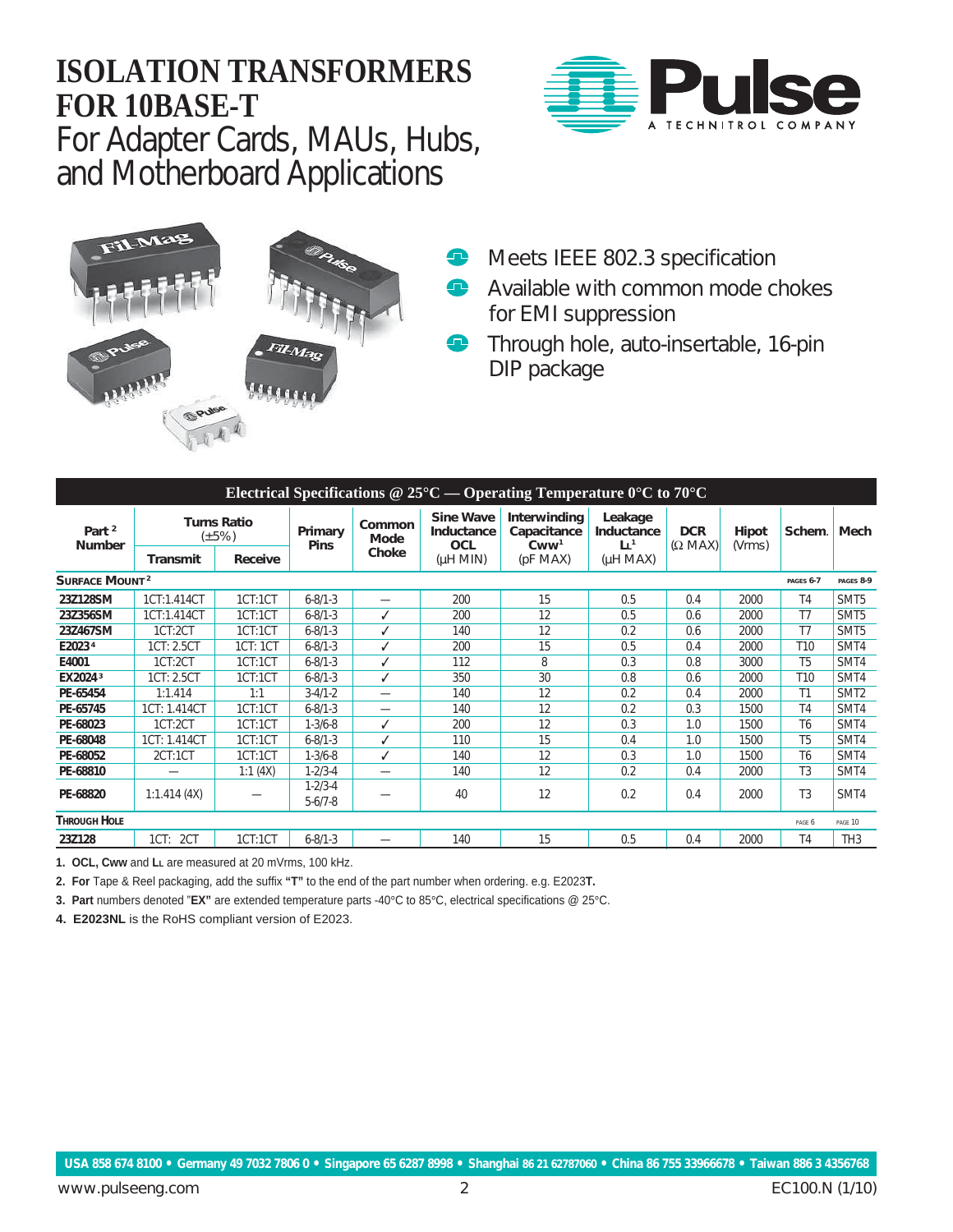# **ISOLATION TRANSFORMERS FOR ETHERNET**



AUI Transformers



- **E** Low leakage inductance and coupling capacitance for faster rise times
- Small form factor, 50 mil lead spacing  $\bullet$
- **Through hole, auto-insertable,** 16-pin DIP package

| Electrical Specifications $@$ 25°C — Operating Temperature $0^{\circ}$ C to 70°C |                                   |                        |                                                              |                                                      |                            |                                                                         |                                                                  |                              |                |                  |                 |
|----------------------------------------------------------------------------------|-----------------------------------|------------------------|--------------------------------------------------------------|------------------------------------------------------|----------------------------|-------------------------------------------------------------------------|------------------------------------------------------------------|------------------------------|----------------|------------------|-----------------|
| Part<br>Number <sup>3</sup>                                                      | <b>Turns Ratio</b><br>$(\pm 5\%)$ | Primary<br><b>Pins</b> | Primary<br>Sine Wave<br>OCL <sup>1</sup><br>( $\mu$ H ± 20%) | Primary<br><b>ET-Constant</b><br>$(V$ - $\mu$ s MIN) | Rise Time $^2$<br>(ns MAX) | Interwinding<br>Capacitance<br>C <sub>WW</sub> <sup>1</sup><br>(pF MAX) | Leakage<br>Inductance<br>$\mathsf{L}_1$ <sup>1</sup><br>(uH MAX) | <b>DCR</b><br>$(\Omega$ MAX) | Schem.         | Mech.            | Hipot<br>(Vrms) |
| SURFACE MOUNT <sup>3</sup><br>PAGES 8-9<br>PAGE 6                                |                                   |                        |                                                              |                                                      |                            |                                                                         |                                                                  |                              |                |                  |                 |
| 23Z90SM                                                                          | 1:1                               | $1 - 2/4 - 5/7 - 8$    | 75                                                           | 2.4                                                  | 3.0                        | 10                                                                      | 0.20                                                             | 0.20                         | T <sub>2</sub> | SMT <sub>5</sub> | 2000            |
| 23Z91SM                                                                          | 1:1                               | $1 - 2/4 - 5/7 - 8$    | 100                                                          | 2.4                                                  | 3.0                        | 10                                                                      | 0.20                                                             | 0.30                         | T <sub>2</sub> | SMT <sub>5</sub> | 2000            |
| 23Z108SM <sup>5</sup>                                                            | 1:1                               | $1 - 2/4 - 5/7 - 8$    | 350                                                          | 2.5                                                  | 3.5                        | 16                                                                      | 0.30                                                             | 0.35                         | T <sub>2</sub> | SMT <sub>5</sub> | 2000            |
| PE-65723                                                                         | 1:1                               | 1-2/4-5/7-8            | 75                                                           | 1.8                                                  | 3.0                        | 8                                                                       | 0.20                                                             | 0.30                         | T <sub>2</sub> | SMT4             | 2000            |
| PE-65727                                                                         | 1:1                               | $1 - 2/4 - 5/7 - 8$    | 150                                                          | 1.2                                                  | 3.0                        | 12                                                                      | 0.20                                                             | 0.30                         | T <sub>2</sub> | SMT4             | 2000            |
| PE-65728                                                                         | 1:1                               | 1-2/4-5/7-8            | 100                                                          | 1.8                                                  | 3.0                        | 9                                                                       | 0.20                                                             | 0.30                         | T <sub>2</sub> | SMT4             | 2000            |
| <b>THROUGH HOLE</b><br><b>PAGE 9-10</b><br>PAGES <sub>6</sub>                    |                                   |                        |                                                              |                                                      |                            |                                                                         |                                                                  |                              |                |                  |                 |
| PE-64108                                                                         | 1:1                               | $1 - 2/4 - 5/7 - 8$    | 100                                                          | 2.1                                                  | 3.5                        | 10                                                                      | 0.25                                                             | 0.40                         | T <sub>2</sub> | TH <sub>2</sub>  | 2000            |
| PE-64109                                                                         | 1:1                               | 1-2/4-5/7-8            | 150                                                          | 3.0                                                  | 3.0                        | 15                                                                      | 0.20                                                             | 0.45                         | T <sub>2</sub> | TH <sub>2</sub>  | 2000            |

1. OCL, Cww and LL are measured at 20 mVrms, 100 kHz.

2. Rise time is measured in 75  $\Omega$  systems.

3. For Tape & Reel packaging, add a suffix "T" to the end of the part number when ordering. e.g. PE-65723T.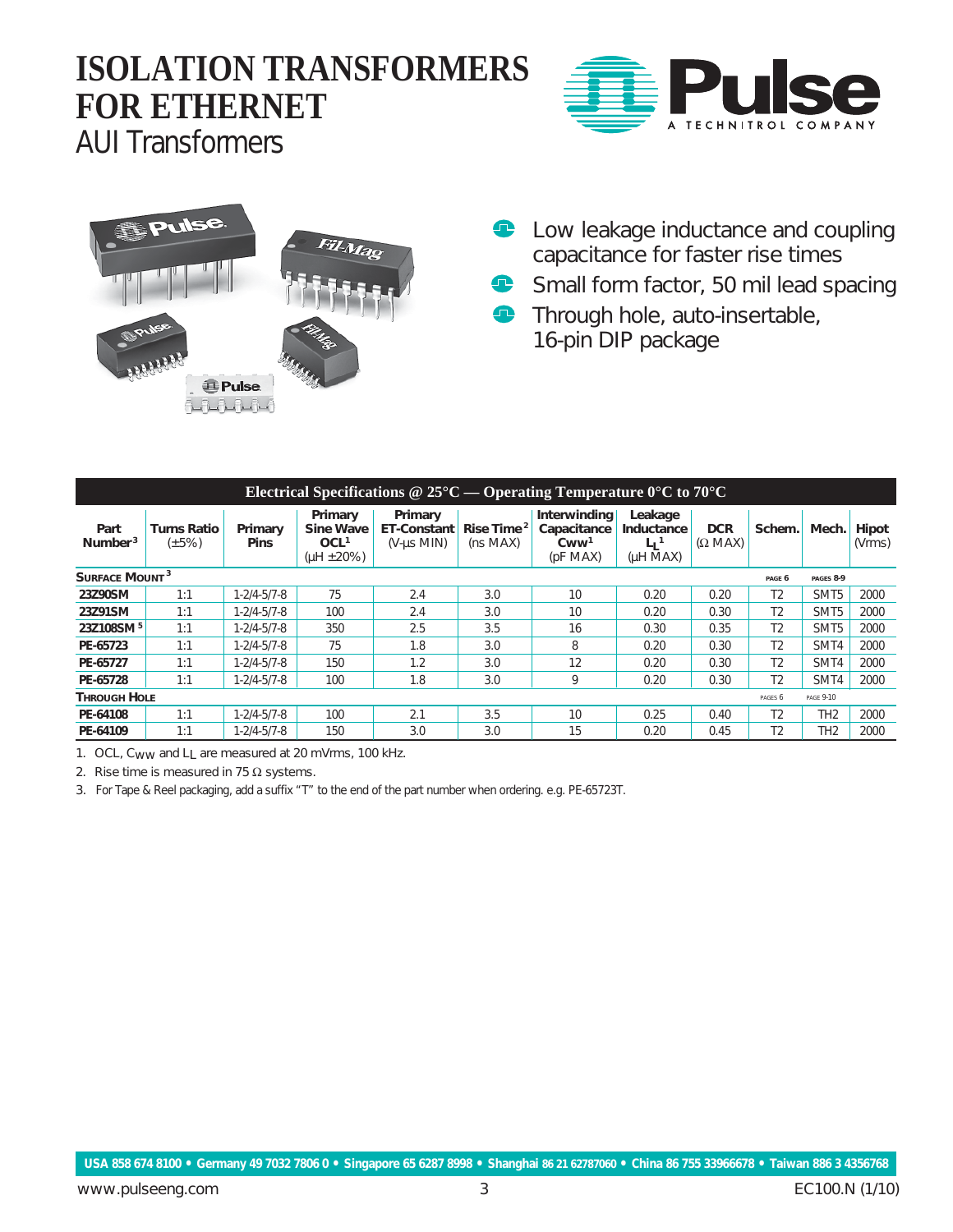

### **Typical Application Circuit**



#### **NOTES:**

- **1.** Connections at pins 12 and 13 apply to PE-68023 only. These are test points. Do not ground.
- **2.** For specific information, see pages 2 and 3 in this catalog.
- **3.** For specific connection, refer to National's Application Notes.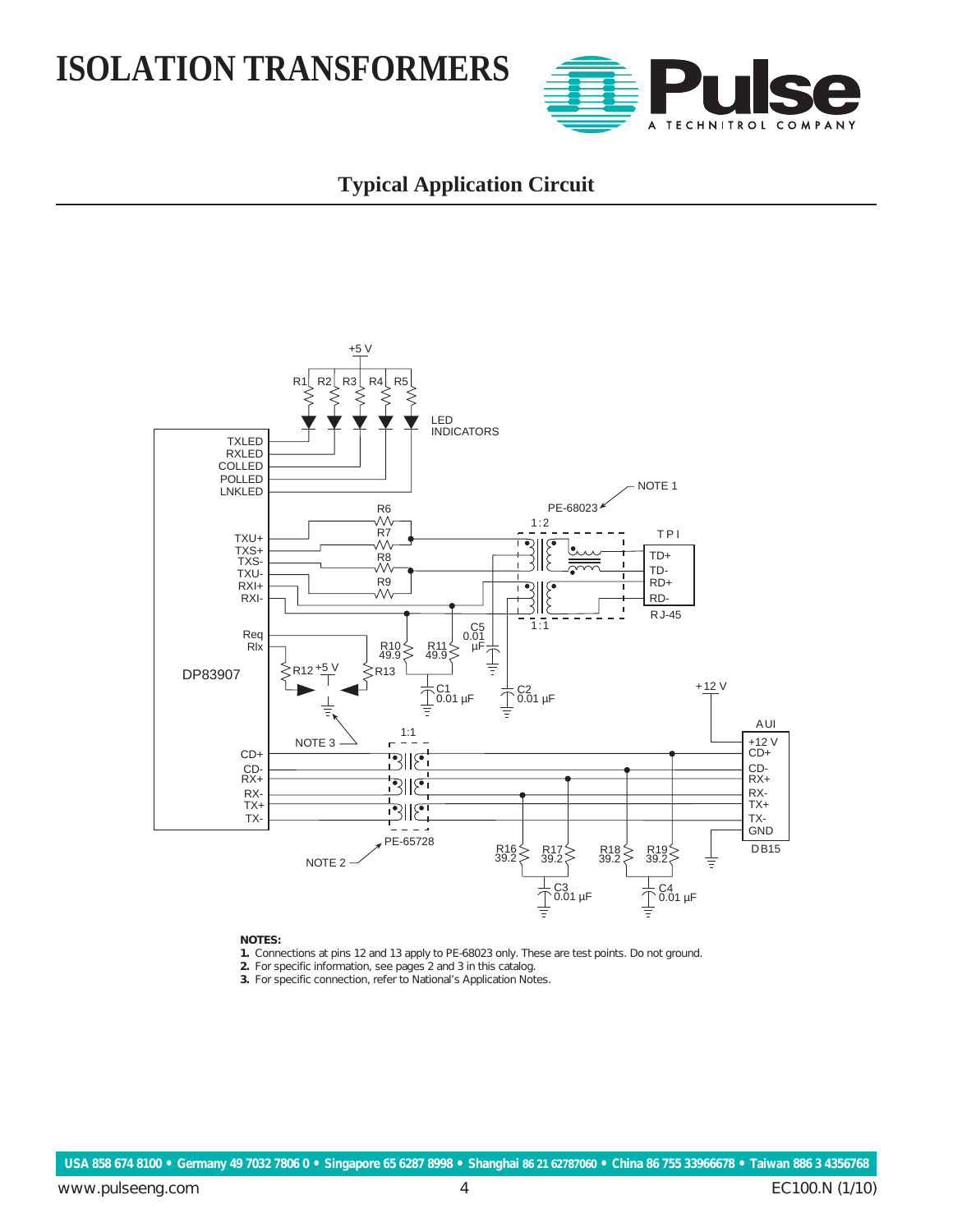

### **Typical 10Base-T Application Circuit**

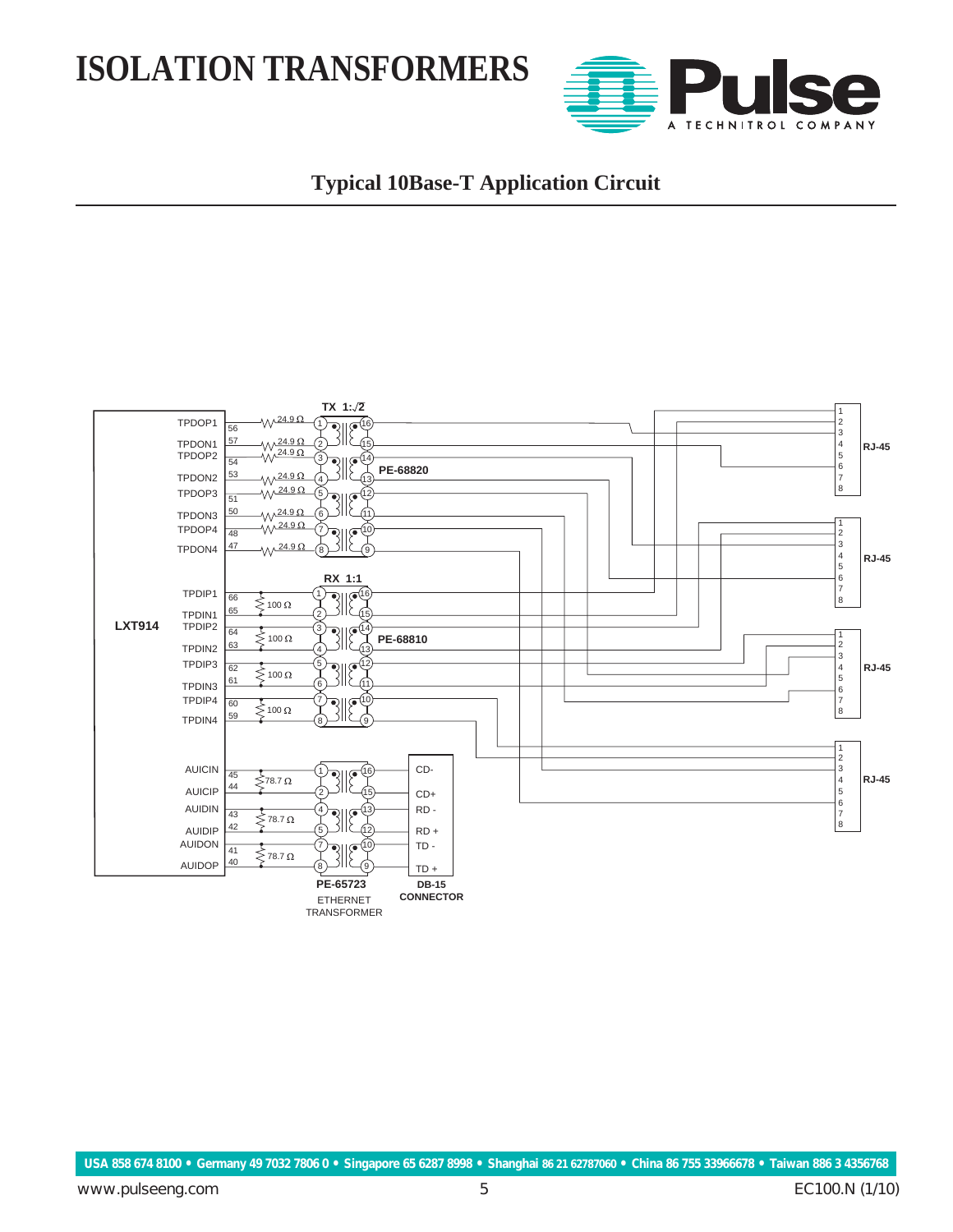

### **Schematics**

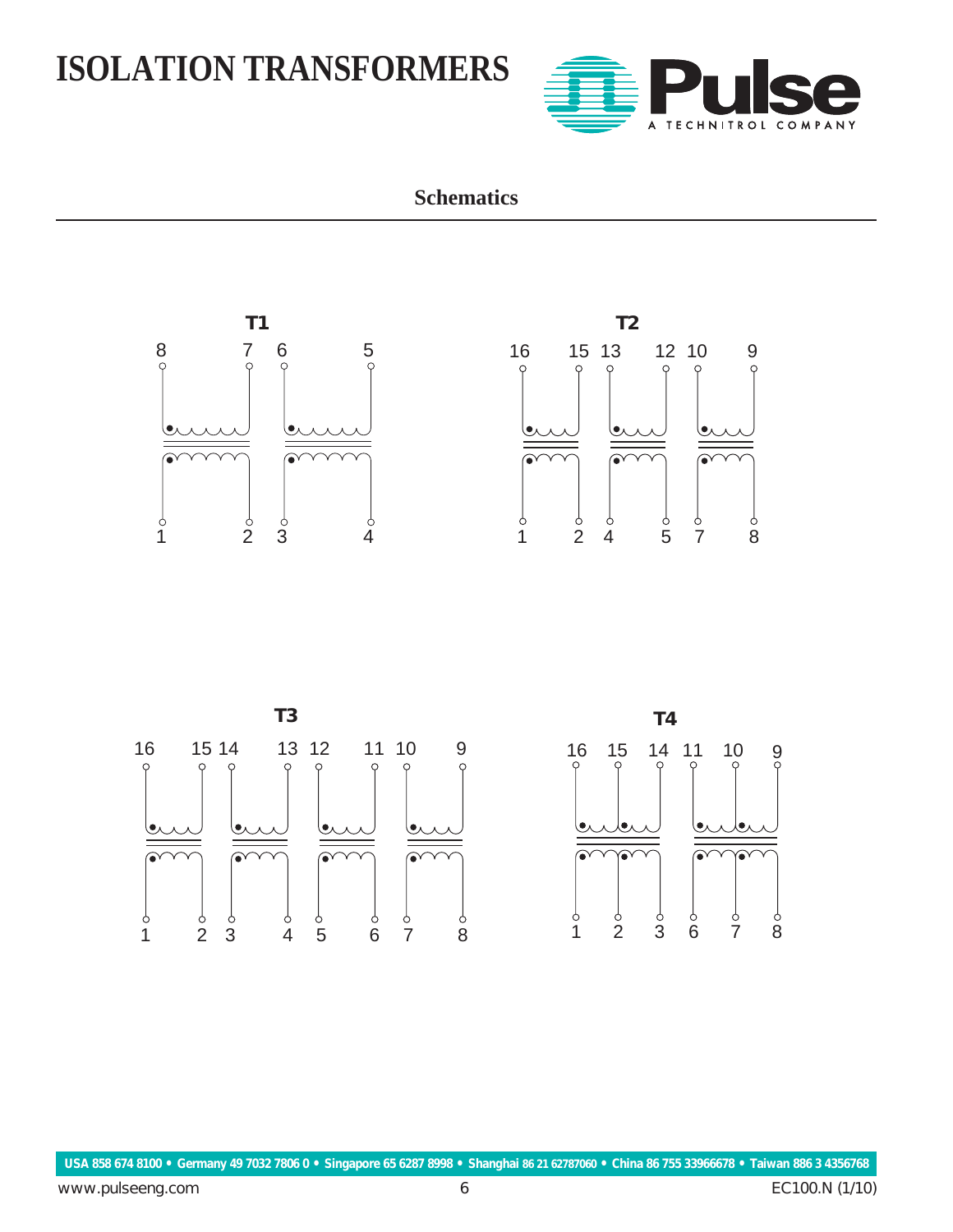

**Schematics** *(continued)*



 $\begin{matrix} 6 & 6 & 6 \\ 6 & 7 & 8 \end{matrix}$ 





 $\begin{matrix}0 & 0 & 0 \\ 1 & 2 & 3\end{matrix}$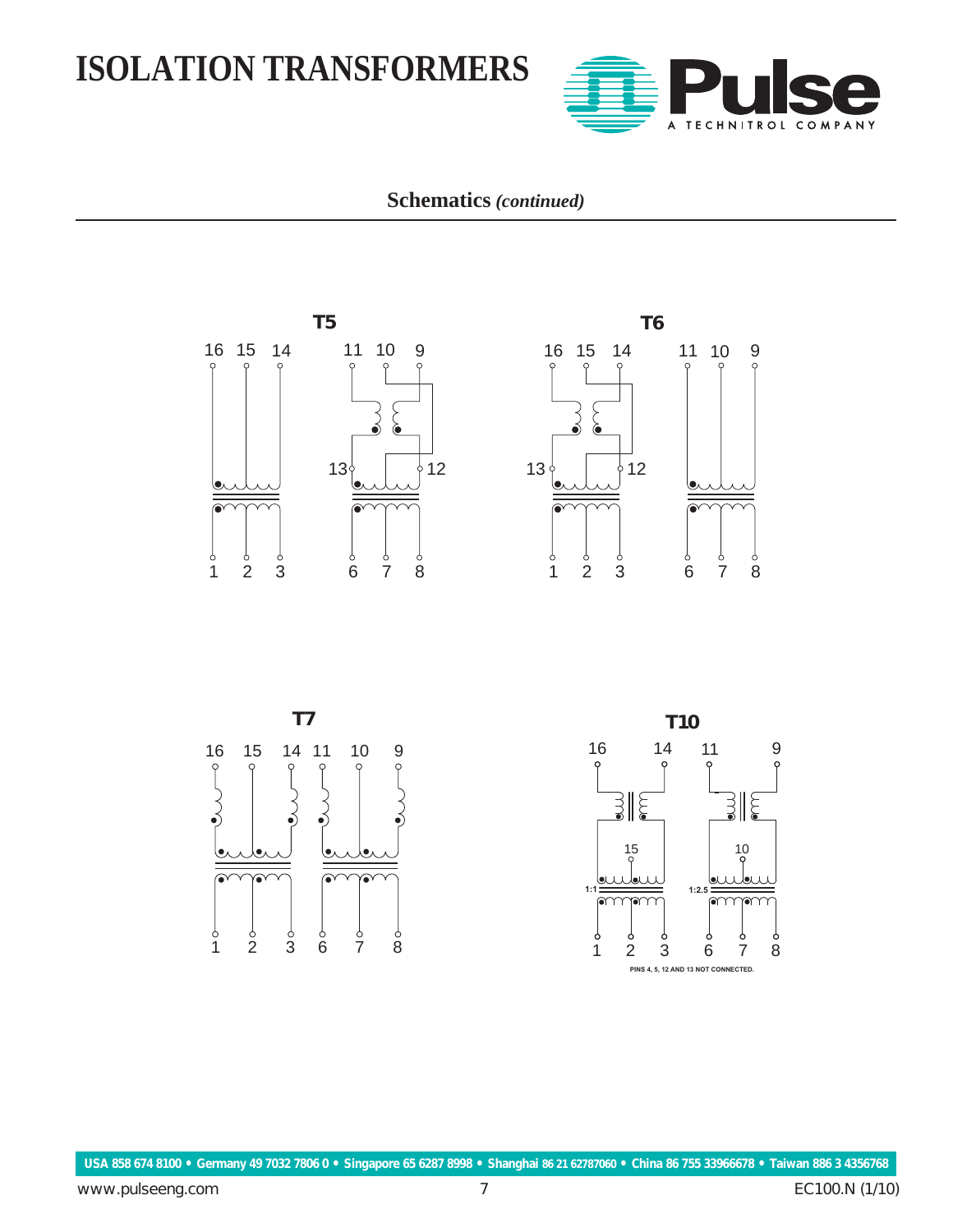

#### **Surface Mount Mechanicals**

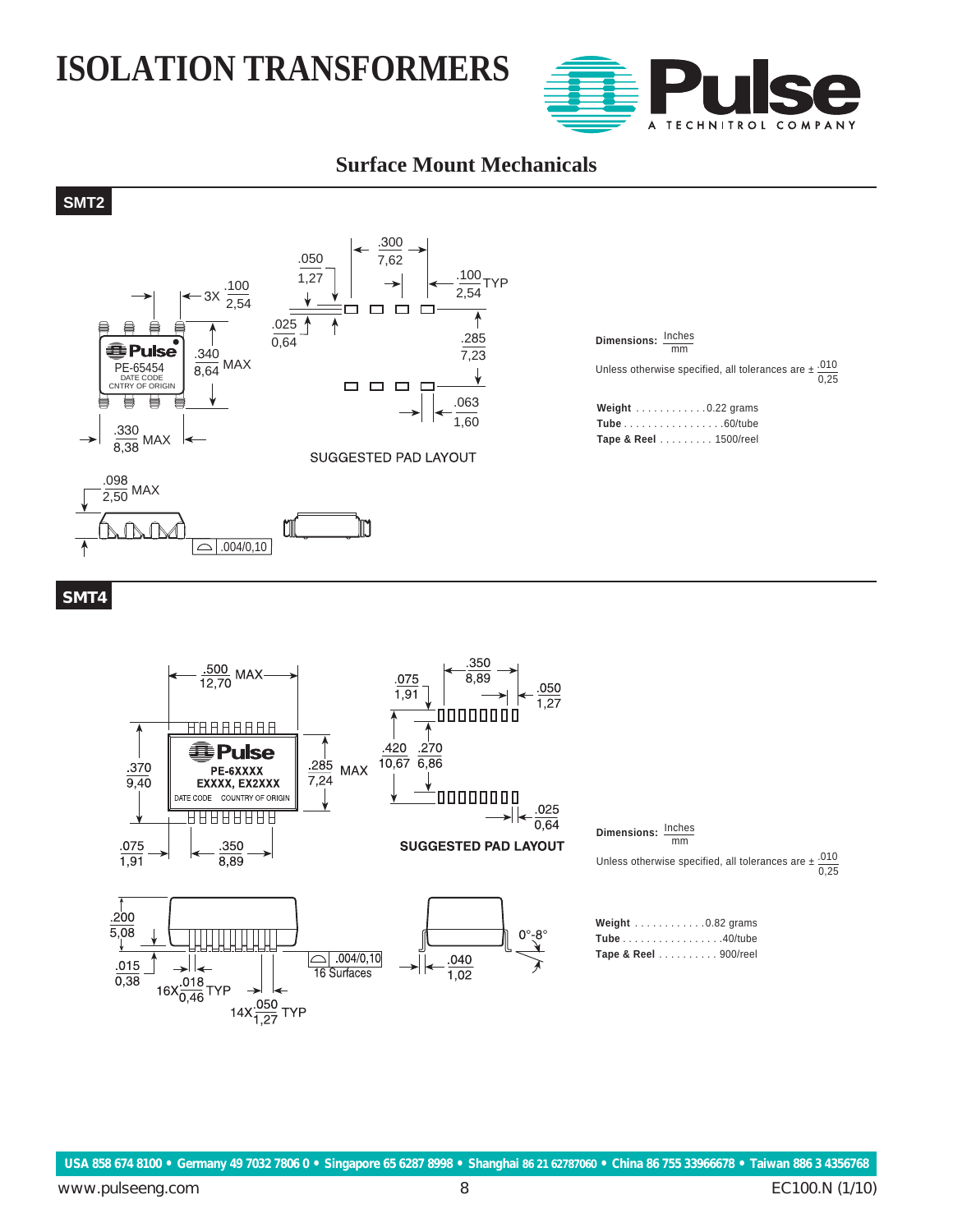

MAY

#### **Through Hole Mechanicals - (***continued***)**



#### **Through Hole Mechanicals**





**Dimensions**: **Dimensions**:  $\frac{\text{Inches}}{\text{mm}}$  Unless otherwise specified, all tolerances are  $\pm \frac{.010}{0.25}$  зо̂о

 $7,62$ 

12Xø.020

.200

 $\frac{100}{5,08}$ 

 $\frac{.700}{17,78}$